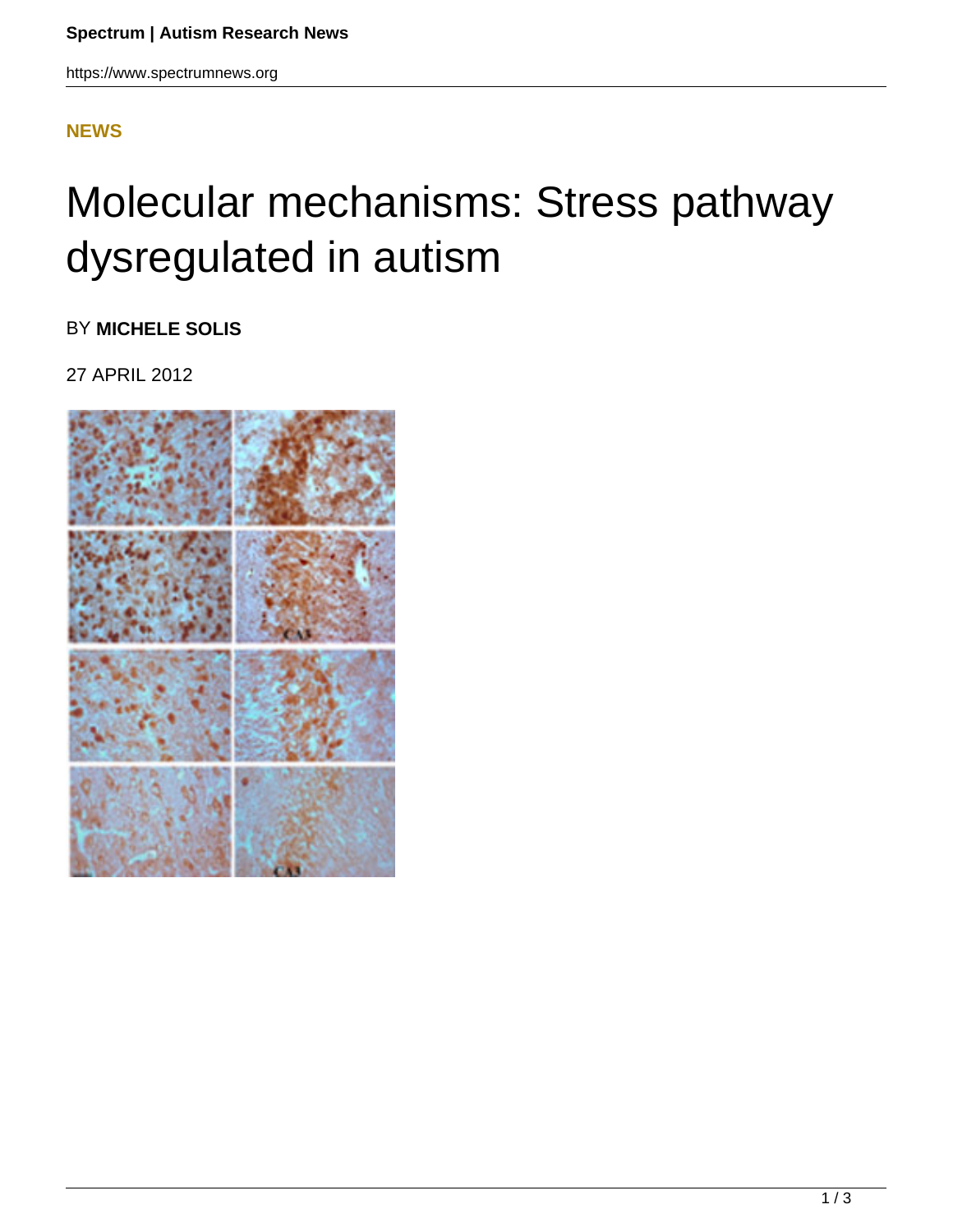https://www.spectrumnews.org



Stressed out: Brains from mice that model Angelman syndrome exhibit signs of a deficient stressrelated signaling pathway (second and fourth rows) compared with controls (first and third rows).

Two studies report abnormalities in the system that mediates the body's response to stress in mouse models of autism-related diseases: Angelman syndrome and Rett syndrome. The results were published in the April issue of Human Molecular Genetics**<sup>1</sup>**,**<sup>2</sup>** .

The studies suggest that a stress pathway mediated through glucocorticoid signaling could underlie autism symptoms, such as anxiety in social situations**<sup>3</sup>** . Angelman syndrome and Rett syndrome stem from different mutations, but both have overlap with autism, including speech and social impairments.

Glucocorticoid receptors are signaling molecules that are internal to cells. When bound by cortisol, a stress hormone, these receptors move into the nucleus where they turn genes on or off.

Angelman syndrome is caused by a mutation that inactivates the maternal copy of **UBE3A**, which codes for a protein best known for its role in tagging other proteins for destruction. The first study